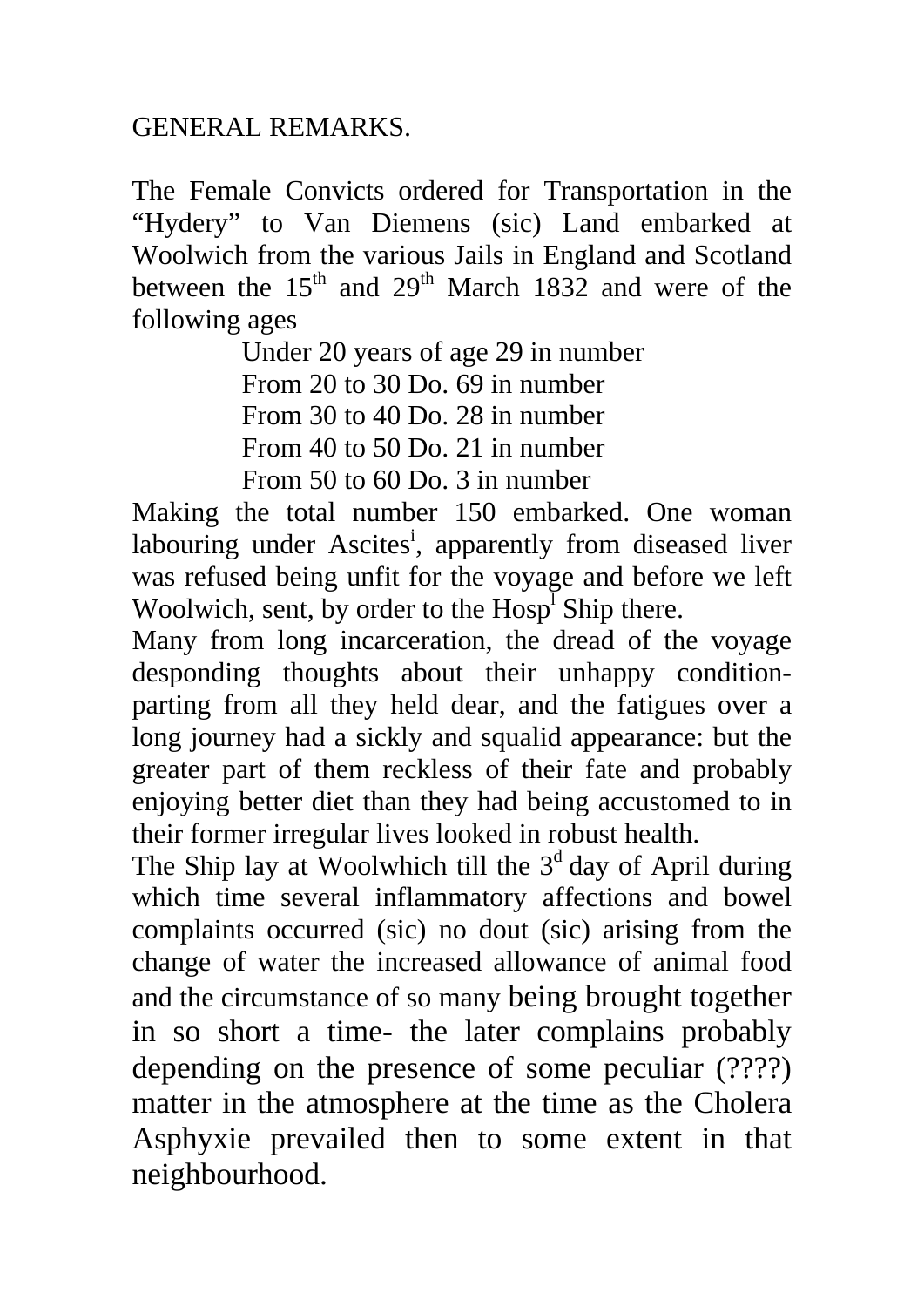On the morning of the second of April a case of Cholera Asphyxie appeared without any premonitory symptoms that I could discover in a woman of fortyeight year of age who had come direct from Stafford and embarked on the  $17<sup>th</sup>$  March and during our stay at Woolwhich had no communication with any affected person- A predisposition to disease had no doubt been created by long incarceration and for several days before her illness by watching & attention to a sick child that had been labouring Aptha for some time before. To prevent the spread of the disease in a field so peculiarly suited to its malignant growth every precation (sic) was used- in separating the patient from the rest of the prisoners- ventilating the prisonsprinkling it with a solution of the chloride of lime and keeping those in health in the fresh air on the upper deck the whole of the day (for the particulars of this womans (sic) case see Page  $8 \text{ N}^{\circ} 5$  of this journal-). On the Navy Board's being made acquainted with the appearance of this disease on board the " Hydery", which was immediately done a Steam Vessel was ordered early the following morning to tow us to Standgate Creek. At that place we remained till the eleventh of the month during which time four more cases of the same disease happened but of a less malignant nature than the first case which proved fatal in the consecutive stage on the fourth day they terminated favourably (See cases  $N^{\circ}$ . 6- 7- 8 - & 9 Page 13 to 23 of this Journal)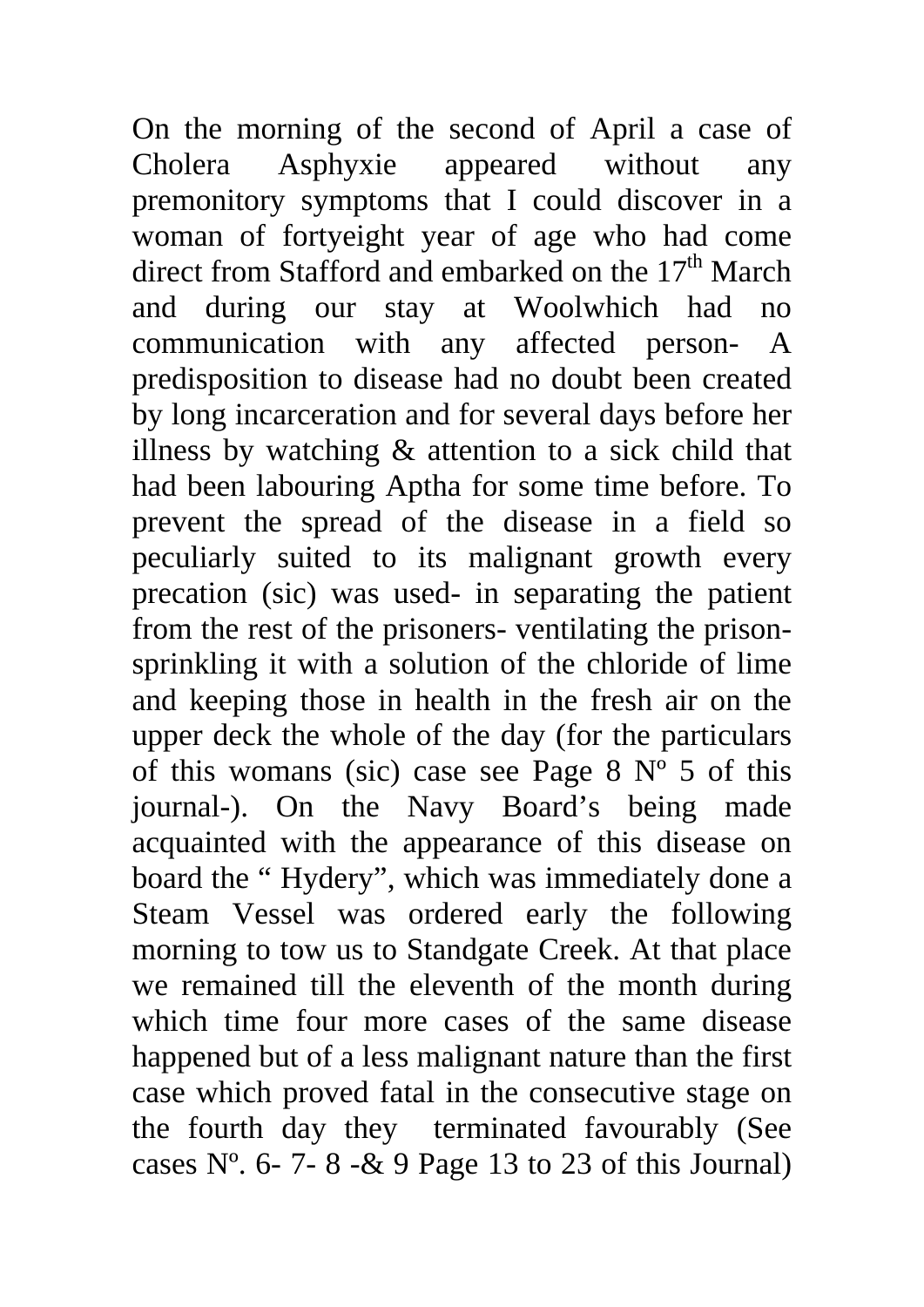and were in a state of convalescence by the time we went to sea The clothing bedding and such other articles as were in use about the patients were destroyed by the concurrence of  $\text{Cap}^t$  Marshall Superintendent of Quarantine and the most particular attention was paid to the cleanliness visitation and keeping the convicts in the fresh air on the upper deck so far as was consistent with due warmth, and the weather proved remarkably fine the whole time, from morning to night not even allowing them to eat their meals below. The alarm created by the appearance of the most horrid disease on board was very great not a woman but fancies she was ill and many actually had slight diarrhea but by the time we went to sea fresh scenes occupied the attention and the excitement wore off. But in getting rid of one evil was made for a succeeding of a very disgusting although not of a very dangerous nature – seasickness. On getting under weigh the weather proved rather wet and very squally with a foul wind and a headsea which continued with interruptions till the  $23<sup>rd</sup>$  April (????) we fairly got out of the channel and to add to our disagreeable situation the lower deck ports which had been knocked out fore & aft so soon as the Cholera appeared on board could not be sufficiently caulked in, in bad weather at sea leaked very much: this as might be expected with such a (????) made the prison notwithstanding all our efforts, for the time, in a most horrid state of wet  $\&$ filth – almost every woman was confined to bed  $\&$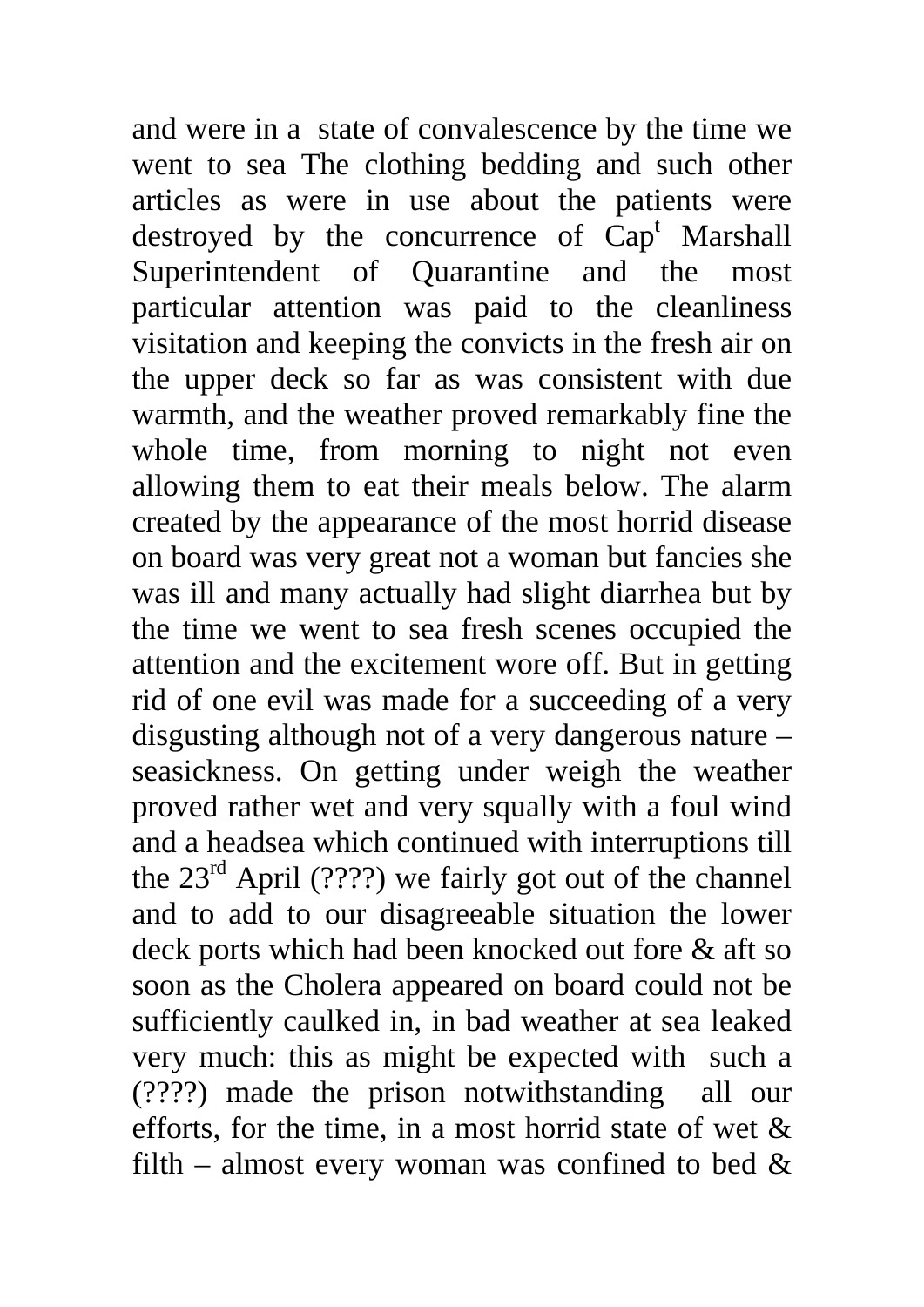constantly vomiting but on leaving the land a fair wind & fair weather allowed almost all to come back on deck the bedding was thoroughly dried the lower deck completely cleaned and we got rid of such a scene as I never hope to witness again – besides seasickness several inflammatory affections & bowel complaints at this time had taken place and continued occasionally to happen till we got to the northern trade winds on the  $11<sup>th</sup>$  of May when all recovered and for a short time we had a clear sick berth –As the weather became hot several cases as Diarrhea succeeded and one fatal case of Apoplexy happened in a short stout thick necked woman aged 46 a native of Scotland who previous to her conviction had been a habitual whisky drinker. On crossing the line a few cases of simple cholera merely vomiting & purging took place and from the heat, constipation & interrupted menstruation which were general complaints during the whole voyage, convulsions among the younger part of the females were very prevalent. After leaving the line till we got into the cold weather the complaints were very slight and of a general nature. On approaching our destined land Diarrhea recurred and in several instances was accompanied by scorbutic symptoms which in one case proved fatal and during heavy weather when the upper deck was constantly wet and when it was with difficulty that the lower deck could be kept dry and at a proper temperature most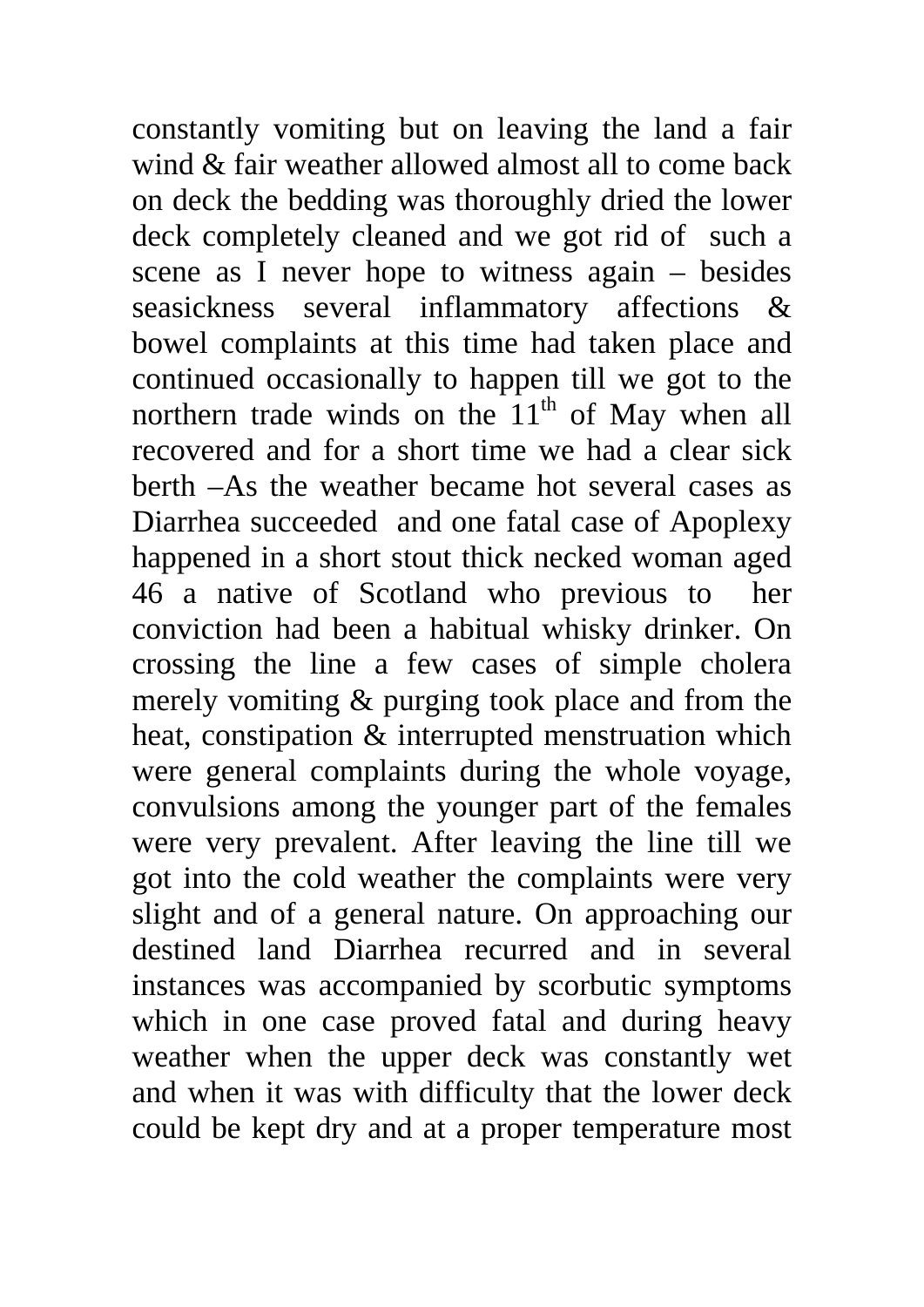of the affections that took place were attended with cold rigors as a prominent feature.

 Three of the children each about a year old died on the passage one from Diarrhea – one from Convulsions in teething and a third from Aptha.

 As every case of any interest if given in detail in the foregoing journal with the treatment pursued I deem it unnecessary to extend these remarks to a greater length As to the means adopted for the preservation of health during the voyage I may state that the meals were properly cooked and regularly served, abundance of excellent fresh water, was allowed for the victuals – drink and washing both of their bodies and clothes The allowance of Lemonade was regularly issued throughout the voyage with an adequate portion of wine mixed as sherbert daily after we got into south latitudes when the hot weather had ceased That very morning after the upper deck was dried every woman brought up her own bed where it was stowed in the nettings or on the poop or in fine weather hung up on a line in the rigging to air – when possible all the meals were taken on deck and no women were permitted to go below except those whose turn it was to clean till mustered down at sunset with their beds The prison & sick berth were every morning thoroughly cleaned by dry holystoning and very frequently the roof, walls and beds & every part washed with a solution of the chloride of lime – and with that solution the decks were sprinkled daily and once a week or as